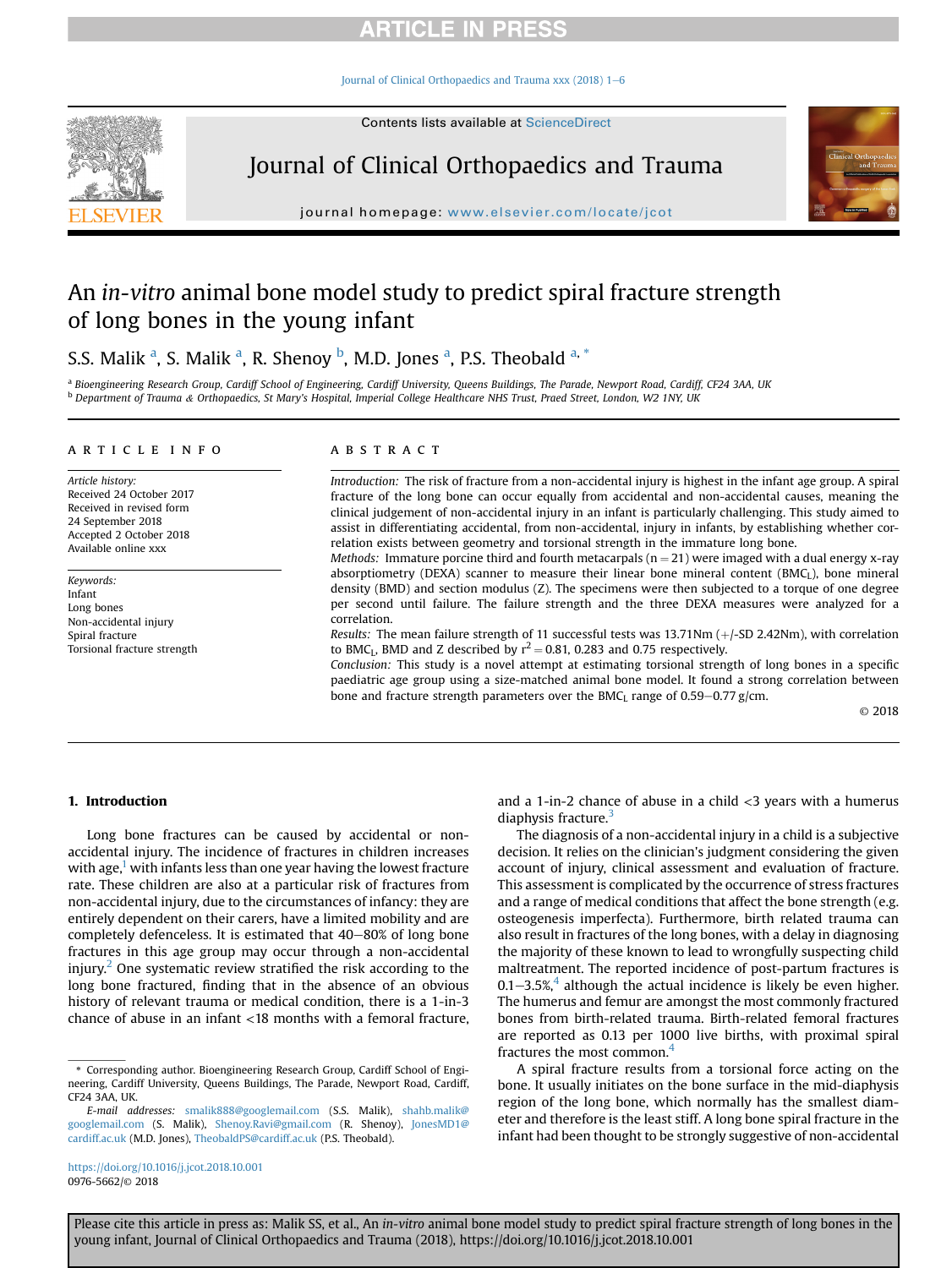## **RTICLE IN PRESS**

injury, but it is now recognised that this fracture can equally occur from innocent injuries and that other fracture patterns may be more common in child mal-treatment.<sup>[2](#page-5-0)</sup> In addition, fractures of the mid-diaphysis of long bones have a relatively low specificity for non-accidental injury as compared with fractures such as ribs, skull fractures and classic metaphyseal lesions. Therefore, the clinical judgement of non-accidental injury in a child  $\langle$ 1 year with a long bone spiral fracture is particularly challenging.

This study aims to assist in differentiating accidental, from nonaccidental, injury in infants, by establishing whether correlation exists between geometry and torsional strength in the immature long bone. This is achieved by investigating dual energy x-ray absorptiometry (DEXA) derived bone strength parameters and experimentally determined spiral fracture strength, using a representative animal model.

### 2. Methods

### 2.1. Selection of animal bone model

The porcine bone model is considered to be an appropriate substitute to human paediatric bone and has been used extensively in research similar to this study. It has equivalent DEXA findings due to similarities in bone size, mass, mineralisation and organization. $5,6$  Table 1 shows the radiographic measurements of lengths of the humerus, femur and tibia in an infant up to the age of 6 months.<sup>[7](#page-5-0)</sup> The third and fourth porcine metacarpal bones were found to have a similar length to these measurements and were chosen as the bone model on the basis that the cross-sectional dimensions of an immature bone are a function of the length.<sup>[8](#page-5-0)</sup>

### 2.2. Specimen preparation

A total of 21 specimens were harvested from fresh pig feet, donated from a commercial abattoir. As these feet were acquired as a consequence of routine slaughter for the food industry, they were exempt from the local ethics process. The metacarpal bones were cleared of all soft tissues and inspected for any previous fractures and obvious defects that could potentially affect the results. The specimens were then wrapped in tissue paper and labelled and stored at 4  $^{\circ}$ C in a fridge.

### 2.3. DEXA scan

The specimens were imaged with the QDR Explorer Dual Energy Bone Densitometer (Hologic, USA). Each specimen was placed on a 26 mm plexiglass sheet to simulate the attenuation characteristics of the soft tissues, as previously established by Pierce et al..<sup>[9](#page-5-0)</sup> A lumbar spine acquisition protocol (survey mode) was used, and the scan was analysed using sub-regional spine analysis. The length of one specimen was determined in terms of the number of lines in the image, and correlated with the actual length measured with digital calipers. A 1.5 cm region of interest (ROI), centered on the mid-point of the whole bone, was analysed for BMC (g) and pro-jected area (cm<sup>2</sup>) ([Fig. 1\)](#page-2-0). These measurements were used to calculate the following indices of bone strength:

#### Table 1

Radiographic measurements of lengths of long bones in an infant up to the age of 6 months  $(cm)$ .

|         | 0 months | 2 months | 6 months |
|---------|----------|----------|----------|
| Humerus | 6.37     | 7.20     | 8.77     |
| Femur   | 7.65     | 8.65     | 11.18    |
| Tibia   | 6.14     | 6.95     | 8.89     |

- $\bullet$  BMC<sub>L</sub> (g/cm) was calculated by dividing BMC by the height (h, cm) of ROI i.e. 1.5 cm
- BMD  $(g/cm<sup>2</sup>)$  was calculated by dividing BMC by the projected area
- Section modulus  $(Z, cm^3)$  was calculated using the approximation method of Martin and Burr.<sup>10</sup> This method models the middiaphysis as a hollow circular section and assumes that the density of mineral fraction of bone ( $\rho$ ,  $g/cm^3$ ) is 3g/cm<sup>3</sup> and fraction of mineral in cortical bone  $(K, \mathcal{X})$  is 35%.<sup>11</sup> According to the method, firstly the cortical cross-sectional area  $(A, cm<sup>2</sup>)$  is expressed by:

$$
A = \frac{BMC}{K\rho}
$$

A is then applied in the equation to derive the cross-sectional moment of inertia (I,  $cm<sup>4</sup>$ ). This equation also requires the effective mid-diaphysis periosteal diameter (D, cm) value, which is calculated by dividing the projected area h i.e. 1.5 cm. I is expressed by:

$$
I = \frac{A}{4\pi} \left(\frac{\pi}{2}D^2 - A\right)
$$

Finally, Z is expressed by:

$$
Z = \frac{2I}{D} = \frac{A}{2\pi D} \left(\frac{\pi}{2}D^2 - A\right)
$$

Z is an engineering based measure of whole bone resistance to torsion. It takes into account the distribution of material with the bone cross-section and is also a meaningful predictor of bone strength.

## 2.4. Torsion test

The specimens were thermally equilibrated prior to testing by standing for 2 h in the laboratory (17–19 $\degree$ C). The porcine metacarpal bone has a growth plate at the distal end, and a common problem in torsion testing of immature bone is the failure of growth plate before the bone is fractured, because the connective tissues are weaker than the cortical bone. Therefore, a 3 mm diameter bicortical hole was drilled adjacent to the growth plate and a metal pin was inserted across the bone, creating a pair of extensions, which once fixed in the potting material prevented torsion being applied across the growth plate during the test. Fourteen specimens were tested with this preparation. The technique was then adapted and a 1.5 mm unicortical hole with only one metal pin extension was found to be equally effective in resisting growth plate torsion. Seven specimens were tested with the modified preparation.

The proximal and distal ends of each metacarpal bone were then embedded in steel jigs filled with Woods metal. Once potting was complete, each specimen was mounted into an MTS 858 Mini Bionix® II Test Machine (MTS Systems Corporation, USA) with torsional and axial loading capabilities ([Fig. 2\)](#page-3-0). It was ensured that the specimens were vertically aligned in the machine, so that the torque was applied to the long axis of the bone and did not induce a bending moment. The working length (cm) of each specimen was measured with a ruler; this was defined as the bone length exposed between the embedded ends.

Axial load was maintained at zero and a torque of one degree per second was applied. Torque (Nm) and angular displacement (deg) were recorded at 10 Hz and the test was stopped at specimen failure. After the test, the specimens were recovered and examined to determine whether the fracture line included the hole of the 'derotational' pin, whilst the angle of spiral fracture to the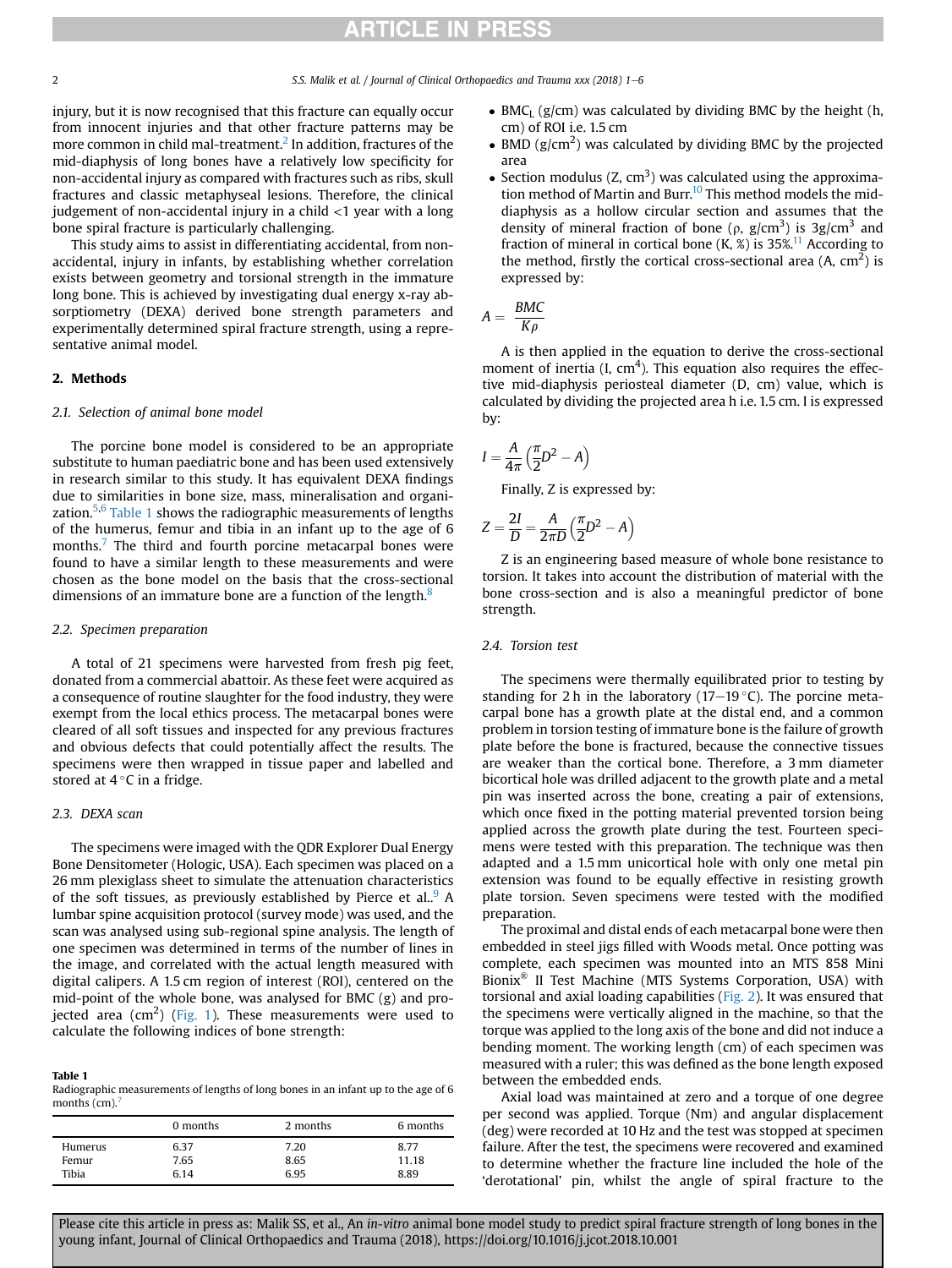## **ARTICLE IN PRESS**

S.S. Malik et al. / Journal of Clinical Orthopaedics and Trauma xxx (2018) 1-6 3

<span id="page-2-0"></span>

Fig. 1. A drawing of a typical porcine third and fourth metacarpal with DEXA measurements indicated. A 1.5 cm height ROI centred over the mid-diaphysis was analysed for projected area and BMC.

longitudinal axis of the bone was also measured.

## 2.5. Statistics

All data were collected and analysed using Excel spreadsheets (Microsoft Corp, Seattle, WA) and GraphPad Prism® 5.01(GraphPad software Inc.). Correlation between parameters was assessed with Pearson's test and the r squared values calculated. Significance in differences between two correlation coefficients was calculated using a Fishers r-to- z transformation.  $p < 0.05$  was considered significant.

## 3. Results

All 21 specimens failed with a spiral fracture. None of the specimens failed at the growth plate, but the fracture involved the drill hole in eight of fourteen specimens tested with a 3 mm bicortical hole with a metal pin and two of seven specimens tested with 1.5 mm unicortical hole with a metal pin. Although the derotational pin and pin holes were embedded in the potting material and did not contribute to the working length of bone, the results of the specimens in which the fracture line involved the drill hole

were excluded from the analysis, due to the uncertainty of whether the fracture initiated from the stress riser created by the hole.

The remaining 11 metacarpal bones had a mean length of 7.40 cm  $(+/-SD$  0.32 cm) and a mean mid-diaphysis periosteal diameter of 1.68 cm  $(+/-SD 0.09$  cm). [Table 2](#page-3-0) shows their DEXAderived indices of bone strength. The mean working length was 2.90 cm  $(+/-SD 0.39$  cm). [Fig. 3](#page-3-0) shows the load-displacement curve for specimen no. 1, which is typical of all the specimens tested. There is an initial linear region of elastic deformation, then a nonlinear region of plastic deformation that reaches a maximum failure load at which the bone fails. The gradient of the initial linear region indicates the torsional stiffness, and the maximum torque before failure indicates the structural strength of the whole bone. The angular deformation was converted from degrees to radians for calculating torsional stiffness. The area under the curve indicates the energy absorbed to failure. This was calculated using the trapezoidal method. [Table 3](#page-4-0) shows the torsional strength test results for these specimens. The mean angle of the spiral fracture to the long axis of the bone was  $30.40^{\circ}$  (+/-SD  $5.86^{\circ}$ ).

The correlations of the different DEXA-derived indices of bone strength with maximum torque are shown in Figs.  $4-6$  $4-6$ . There was a strong correlation between BMC<sub>L</sub> and maximum torque ( $r^2 = 0.805$ ,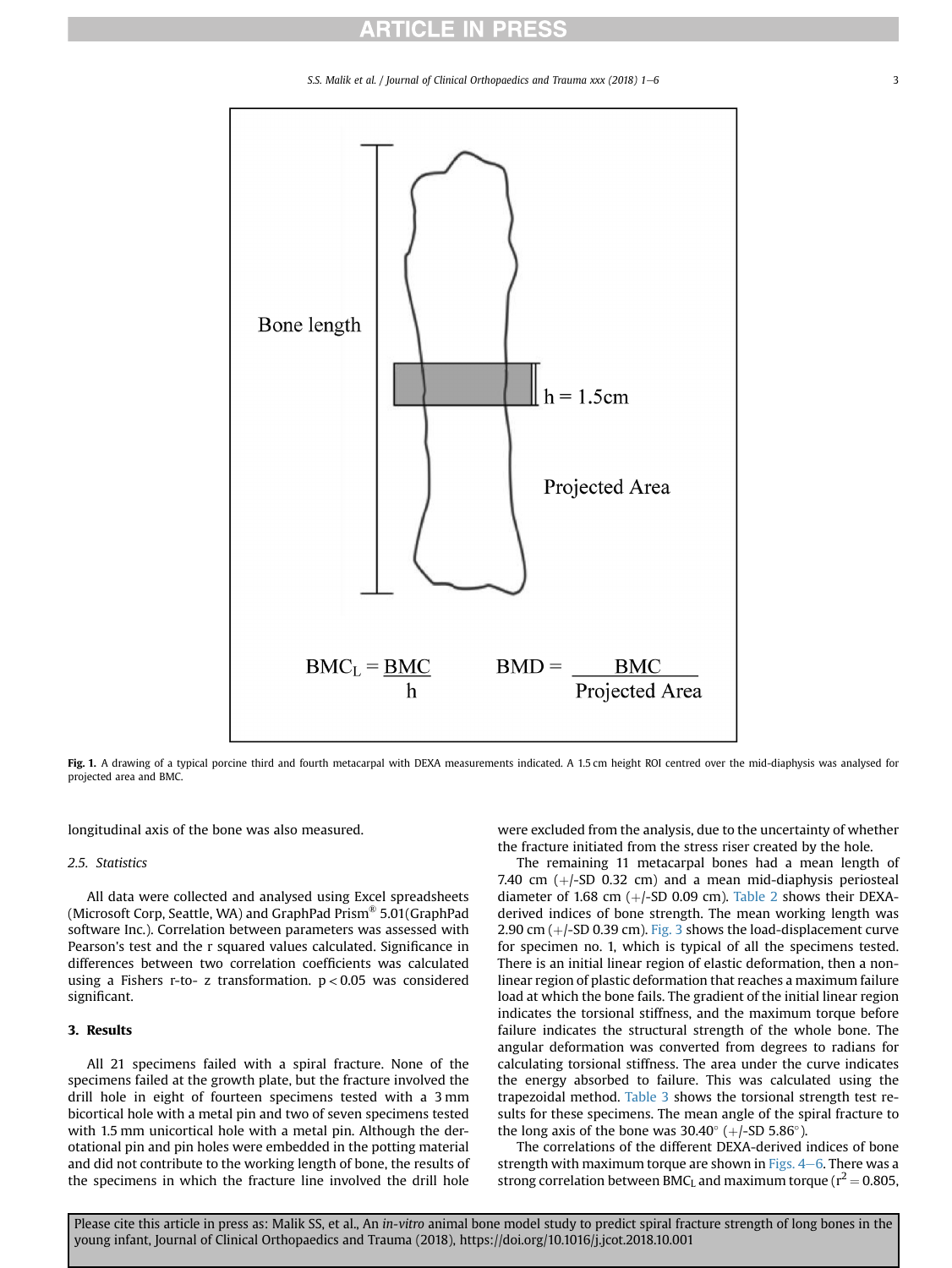## **RTICLE IN PRESS**

5.S. Malik et al. / Journal of Clinical Orthopaedics and Trauma xxx (2018)  $1-6$ 

<span id="page-3-0"></span>

Fig. 2. A specimen embedded in the steel jigs and positioned in the test machine.

| Table 2                                                               |  |
|-----------------------------------------------------------------------|--|
| The DEXA-derived indices of bone strength [mean $(+/-SD)$ ] (n = 11). |  |

| $BMC_L$ (g/cm <sup>2</sup> ) | BMD (g/cm <sup>2</sup> ) | $Z$ (cm <sup>3</sup> ) |
|------------------------------|--------------------------|------------------------|
| 0.72(0.08)                   | 0.43(0.03)               | 0.33(0.04)             |

 $p = 0.0002$ ). There was also a strong correlation between Z and maximum torque ( $r^2$  = 0.751, p = 0.0006). The difference between the correlation coefficients was not significant ( $p = 0.78$ ), indicating that both indicators predicted strength equally well. There was only a weak correlation between BMD and maximum torque, which was not significant ( $r^2$  = 0.283, p = 0.092).

## 4. Discussion

This study used an immature porcine metacarpal bone model to replicate spiral fracture of a long bone in a young infant. It is a novel approach to predicting torsional strength of long bones in a specific paediatric age group using a size-matched animal bone model. Within the limitations of the *in-vitro* testing techniques, the findings of this study provide an estimation of the likely torsional strength of the long bones in the young infant. The mean maximum torsion load for the animal bone model was 13.71Nm  $(SD<sub>±</sub>)$ 2.42Nm). All specimens experienced a spiral fracture that was representative of the fracture pattern clinically found in paediatric torsional trauma situations. The angle of the spiral fracture was 30.40 $\textdegree$  (SD $\pm$ 5.86 $\textdegree$ ), which is consistent with the findings of previous experimental studies $10,12$  and with the fracture angle observed clinically.<sup>[13](#page-5-0)</sup>

This study found that Z was comparable to, but not better than, BMC<sub>L</sub> in the ability to predict whole bone torsional strength. These findings are similar to the work of Sarin et al. $^{14}$  $^{14}$  $^{14}$  who also compared the same correlations in the femora of different species, covering a BMC<sub>L</sub> range of 0.91-6.1 g/cm. The BMC<sub>L</sub> range of the specimens tested in the present study was  $0.59-0.77$  g/cm. This study therefore extends the BMC<sub>I</sub> range over which the DEXA-derived strength indicators have been validated in an in-vitro torsional strength test. In the work by Sarin et al.,<sup>14</sup> the correlation of BMC<sub>L</sub> and Z with strength was  $r^2 = 0.87$  and  $r^2 = 0.86$ , respectively. In the present study, the correlation of BMC<sub>L</sub> and Z with strength was  $r^2 = 0.81$ and  $r^2$  = 0.75, respectively. Although the relative ability of the two indices to predict torsional strength was the same as previously reported, both indices had a lower correlation with strength. The difference in the indicators' correlation with strength in the two studies is explained by the differences in the cross-sectional geometry, especially circularity and wall thickness, of the bones tested in the two studies, and the different values of fraction of mineral in cortical bone, K, used in the calculations of the studies. Sarin et al.<sup>[14](#page-5-0)</sup> estimated K to be 42%, whereas the present study used



Fig. 3. Load deformation curve for specimen 1.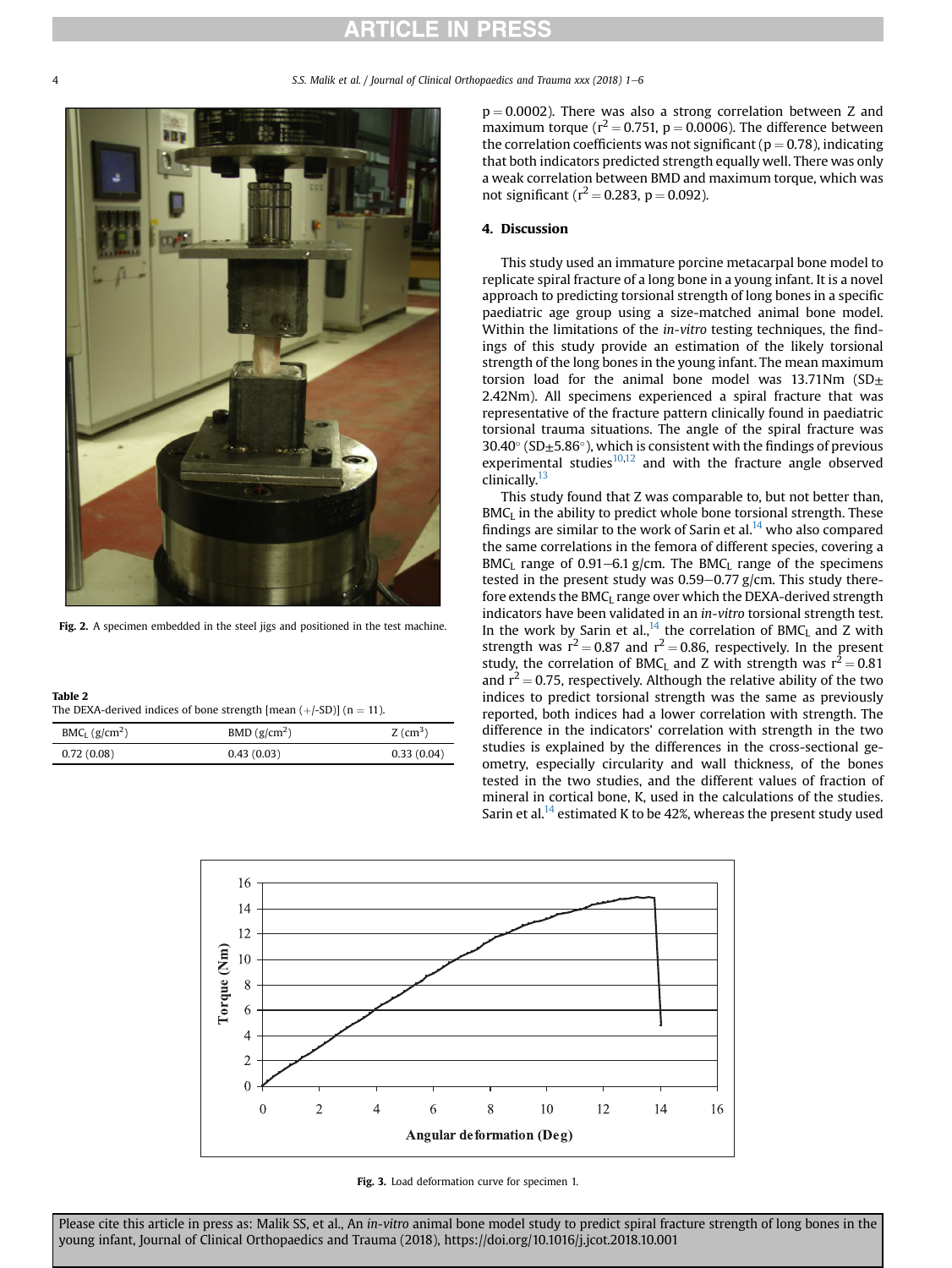## **RTICLE IN PRESS**

### S.S. Malik et al. / Journal of Clinical Orthopaedics and Trauma xxx (2018) 1–6 5

#### <span id="page-4-0"></span>Table 3

Torsional strength test data [mean  $(+/-SD)$ ] (n = 11).





Fig. 4. The correlation of BMC  $<sub>L</sub>$  with maximum torque.</sub>



Fig. 5. The correlation of Z with maximum torque.

the K value of 35%, as estimated by Martin and Burr $^{10}$  $^{10}$  $^{10}$  and used by other researchers.<sup>15</sup>

Based on the engineering principles, Z might be expected to be a better predictor of torsional strength than  $BMC<sub>L</sub>$ . Z takes into account the contribution of the cross-sectional geometry to the whole bone structural strength. These geometric effects are critical in children, because in the growing skeleton the bone cross-sectional geometry is a function of its length. $8$  Therefore, as the paediatric bone increases in length, there is a compensatory increase in the cross-sectional dimensions to maintain strength. $8$  On the other hand, BMC<sub>L</sub> is also linearly related to the bone cross-section area.<sup>8,14</sup> The calculations for deriving Z contain empirical constants,  $\rho$  and K, which would weaken the accuracy of  $Z$  compared with  $BMC<sub>L</sub>$ , which is directly related to the cross-sectional area. The small sample size assessed in this study may not have enough power to differentiate between the two parameters of strength.



Fig. 6. The correlation of BMD with maximum torque.

The embedment of the bone ends in the jig containers for placement in the torsional strength test machine resulted in a considerably reduced working length as compared with the bone length. Ho et al. $^{16}$  $^{16}$  $^{16}$  used the same specimen potting technique in their torsional strength test of mature porcine femora. [Table 4](#page-5-0) shows a comparison between the bone length and working length of specimens tested in the two studies. This methodology for specimen placement in the torsional strength test machine is associated with a considerable loss of bone length for the actual test. In the present study the percentage working length of the specimens is even shorter because the skeletally immature specimens had to be embedded deeper to protect the growth plate. However, according to the engineering principles the torsional strength of a material is related to the material and cross-sectional properties, but is independent of its length (the angular deformation before failure increases with working length but the material fails at the same maximum torsional load).<sup>[17,18](#page-5-0)</sup> In the present study, the short working length limited the effect of the changing crosssectional geometry along the bone length on the results obtained.

Several assumptions were made in this study that have a bearing on interpretation of the findings. It was assumed that the cross-section geometry of the porcine bone model is comparable to the cross-sectional geometry of the long bones in the infant. Osteological research provides information on the cross-sectional morphology of the tibia, femur and humerus of the infant. The tibia has a triangular cross-section at the proximal end and diaphysis due to the distinct anterior crest, and square or rhomboid cross-section at the distal end.<sup>[19](#page-5-0)</sup> The femur is always longer than tibia at any developmental stage, and has a rounder cross-section than that of tibia. As the linea aspra develops, it adapts the shape of a teardrop rather than triangular like the tibia.<sup>[19](#page-5-0)</sup> The humerus is round at the proximal end and diaphysis, and is flattened at the distal end. In early infancy the epiphyses of these long bones are similar in size and shape.<sup>[19](#page-5-0)</sup> [Fig. 7](#page-5-0) shows the computed tomography image of the mid-diaphysis of one of the specimens tested. The